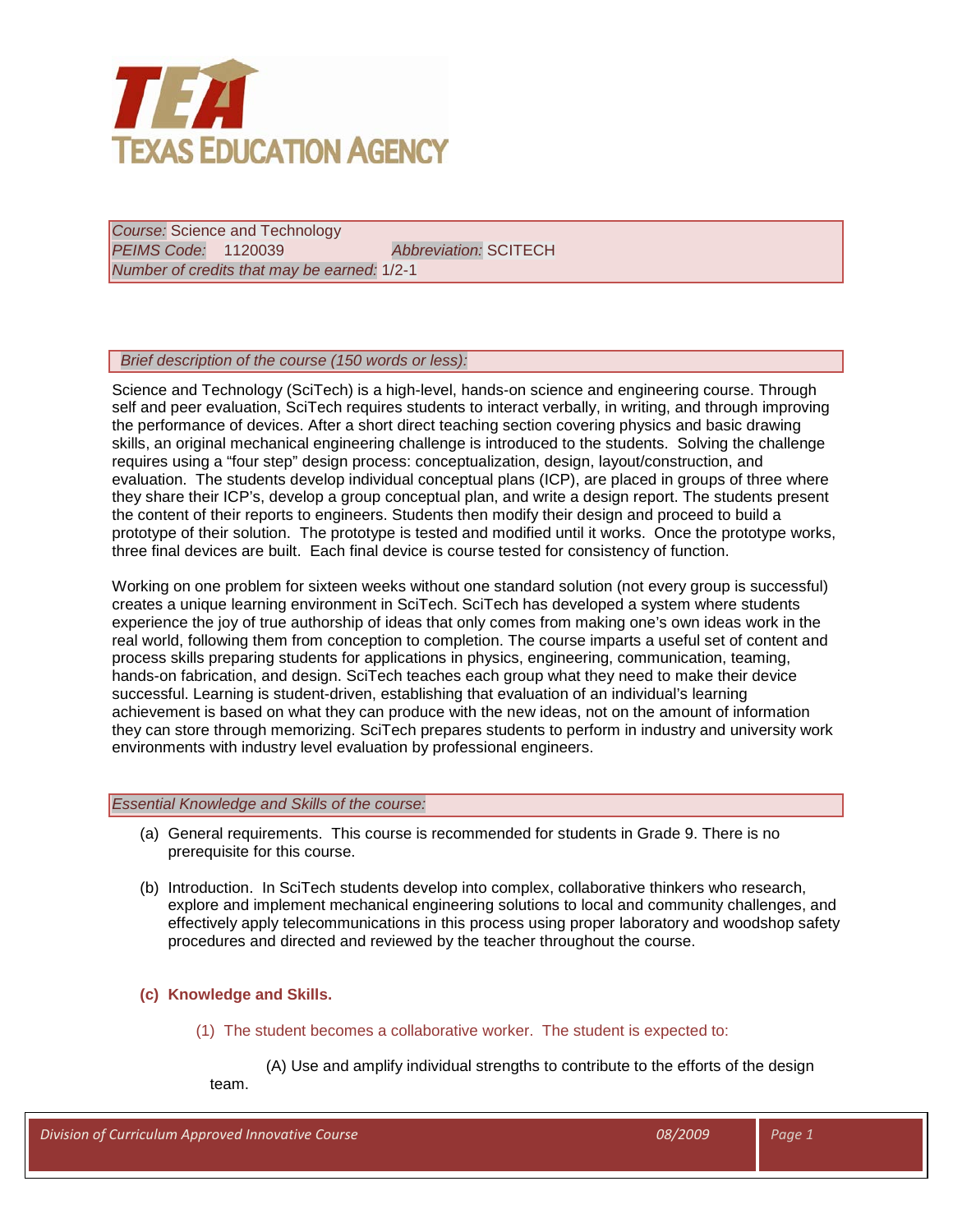

(B) Present an individual design to the group, including a function description, design sketch, and a pros/cons self-analysis.

(C) Define group structure, including group roles, division of labor and group evaluation.

(D) Actively participate in class-wide discussions and hold regular group meetings, the sharing of class and workshop resources, and peer teaching at computer and shop tool skills development.

(E) Contribute to the group conceptualization of the design, including evolving individual ideas into group ideas and building group a consensus, developing a sketch of the design, producing a design function description, producing a friction analysis, and labeling device parts.

(F) Use layout skills to produce layout sketches for the construction phase of the course and a division and sequencing of labor including the procurement of building materials not provided by SciTech.

#### (2) The student becomes an effective communicator. The student is expected to:

(A) Design, communicate, and justify ideas to be researched throughout the design and production process.

(B) Use computer networking skills to utilize individual accounts and shared student drives; to manage personal files/directories, and research materials and costs on the Internet.

(C) Utilize electronic submission procedures including the use of shared drives, flash drives, and www.turnitin.com.

(D) Use professional written communication to produce a complete resume, a final design report, and a final report reflecting their functioning device.

(E) Use professional visual communication (Solidworks) to produce a complete set of orthographic drawings for the full device assembly and individual parts, and a storyboard for their device function. Use of other visual presentation materials including but not limited to: brochures, Power Point presentations, and posters.

(F) Use professional oral communication to present their design solution to a panel of professional engineers from the local community.

(G) Use various communication techniques to keep a positive group dynamic, including evaluation rubrics, meetings, and group log entries.

# (3) The student becomes a quality producer and performer. The student will be able to:

#### (A) Ensure that their product meets every project specification.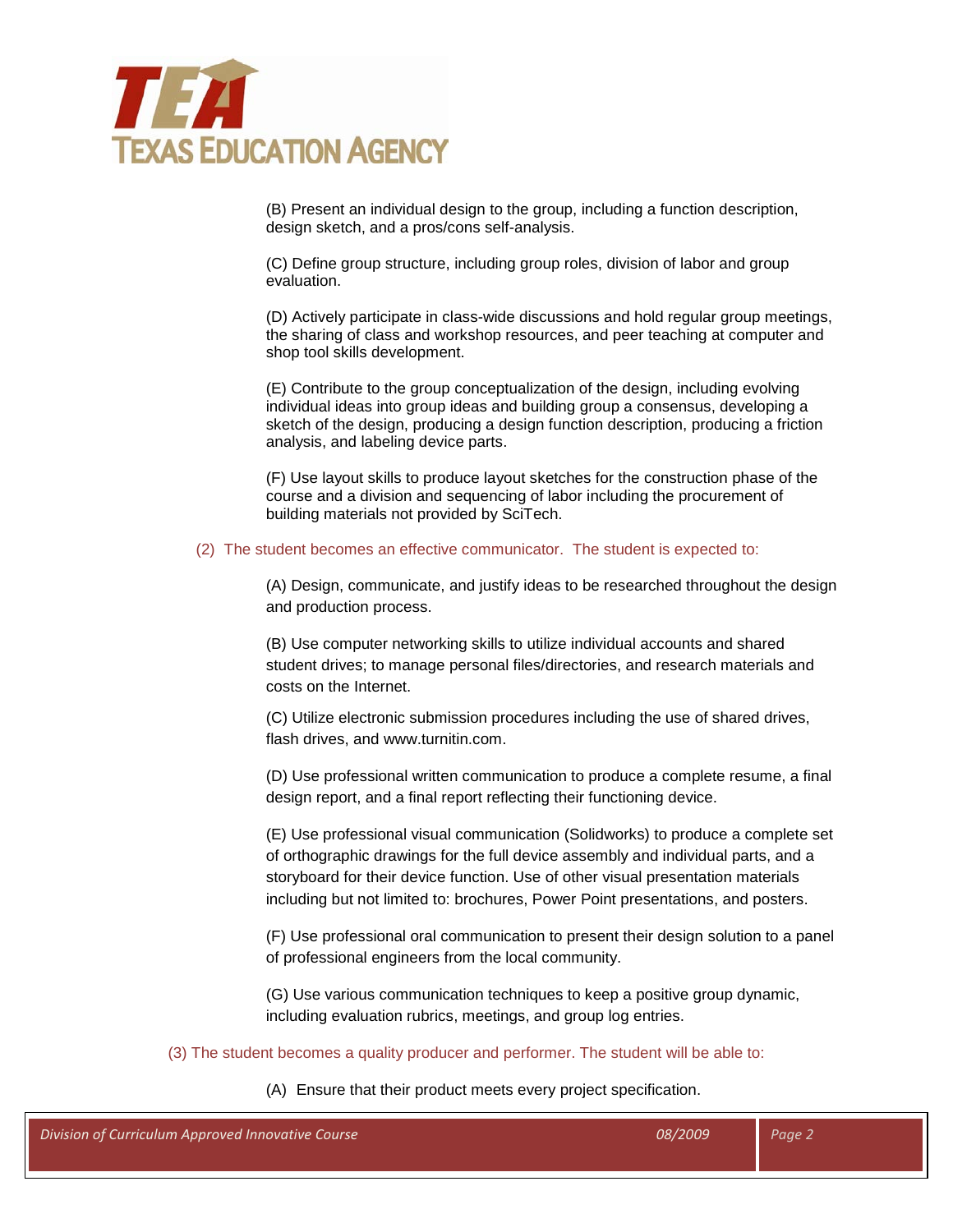

- (B) Ensure that all work produced by the individual and group is of world-class quality.
- (C) Produce work that demonstrates honesty and integrity.
- (D) Follow all science laboratory and CTE safety guidelines.
- (4) The student will become a local and global community contributor. The student will be able to:
	- (A) Reflect on how their problem solving skills enable them to make meaningful contribution to others.
	- (B) Utilize problem-solving skills to make meaningful contributions to their group and the class as a whole.
	- (C) Interact, communicate, and collaborate with authentic mechanical engineers from the local community to solve design problems.
	- (D) Present the products of their work to significant visitors such as school district, university, and community representatives as well as at various school and community showcases and functions such as the Science Academy Symposium and the National Consortium for Specialized Secondary Schools of Mathematics, Science, and Technology *(*NCSSSMST) Professional conference.

# (5) The student will become a complex and critical thinker. The student will be able to:

(A) Recognize how the interrelationships between their design's individual components affect the refinement of the design idea.

(B) Use orthographic drawing skills to transfer their three-dimensional concepts to the two-dimensional environment of Solidworks.

(C) Establish three-dimensional part relationships thorough Solidworks and drafting skills

(D) Document and analyze energy sources, friction points, energy flowcharts, and design limitations.

(E) Implement experimental design and execution to collect data for various energy sources such as mousetraps, rubber bands, gravitational potential energy, and to analyze each source's working efficiency.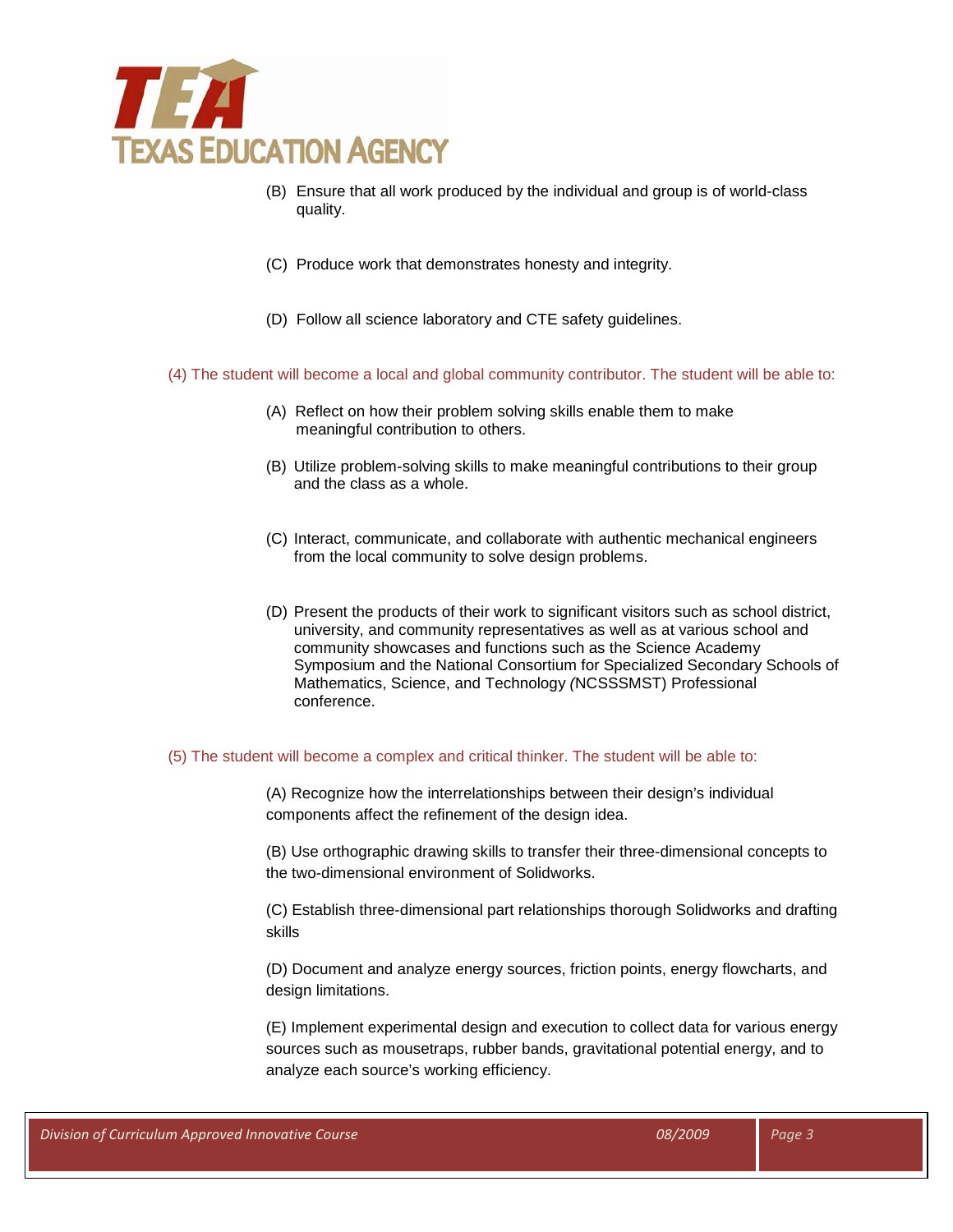

(F) Implement math model design and execution for various function spreadsheets such as wheel and axle, torque, and two-dimensional projectile motion analysis.

### (6) The student will become a self-directed learner. The student will be able to:

- (A) Reflect upon and recognize how they can most effectively use their time, motivation, and skills to design and implement their solution to the design problem.
- (B) Develop skills to search and explore cyberspace responsibly.

(C) Self-assess through logbook entries with an emphasis on goals, time spent on activities, and time management.

(D) Self-reflect through resume development on personal characteristics, history, and strengths/weaknesses

(E) Self-assess problem-solving skills such as but not limited to: computer skills, critical thinking, and teaming skills.

(F) Self-monitor for safe work environment and practices in the work shop.

### *Description of the specific student needs this course is designed to meet:*

The student will design, build, operate, and evaluate a device that meets the requirements and constraints of the class challenge using the Engineering Design Algorithm. The student will apply real world problem solving and critical thinking skills at every step of the design process and in team/class interactions. The student will learn to: collaborate with peers to collectively solve the design challenge; communicate effectively in both written project design reports and oral presentations to professional engineers; develop a strong sense of personal responsibility, self motivation, ethics, and an aptitude for following directions; recognize and evaluate quality in both individual and group performance; master basic usage of a variety of hand and power tools, as well as the engineering design software Solidworks.

### *Major resources and materials to be used in the course:*

SciTech requires teachers to have an understanding of the AAAS (American Association for the Advancement of Science) Project 2061 report, physics, basic draftsmanship, and wood working skills. The teacher needs to have access to basic physics lab supplies, mechanical engineering teaching aides, and safety videos.

Resources required per student include one computer with MS Office, Solidworks, and Internet access. In addition, students need access to a fully outfitted woodshop with safety equipment, electric hand tools, hand tools, and machinery including band saws, drill presses, and rod shearers.

*Required activities and sample optional activities to be used:*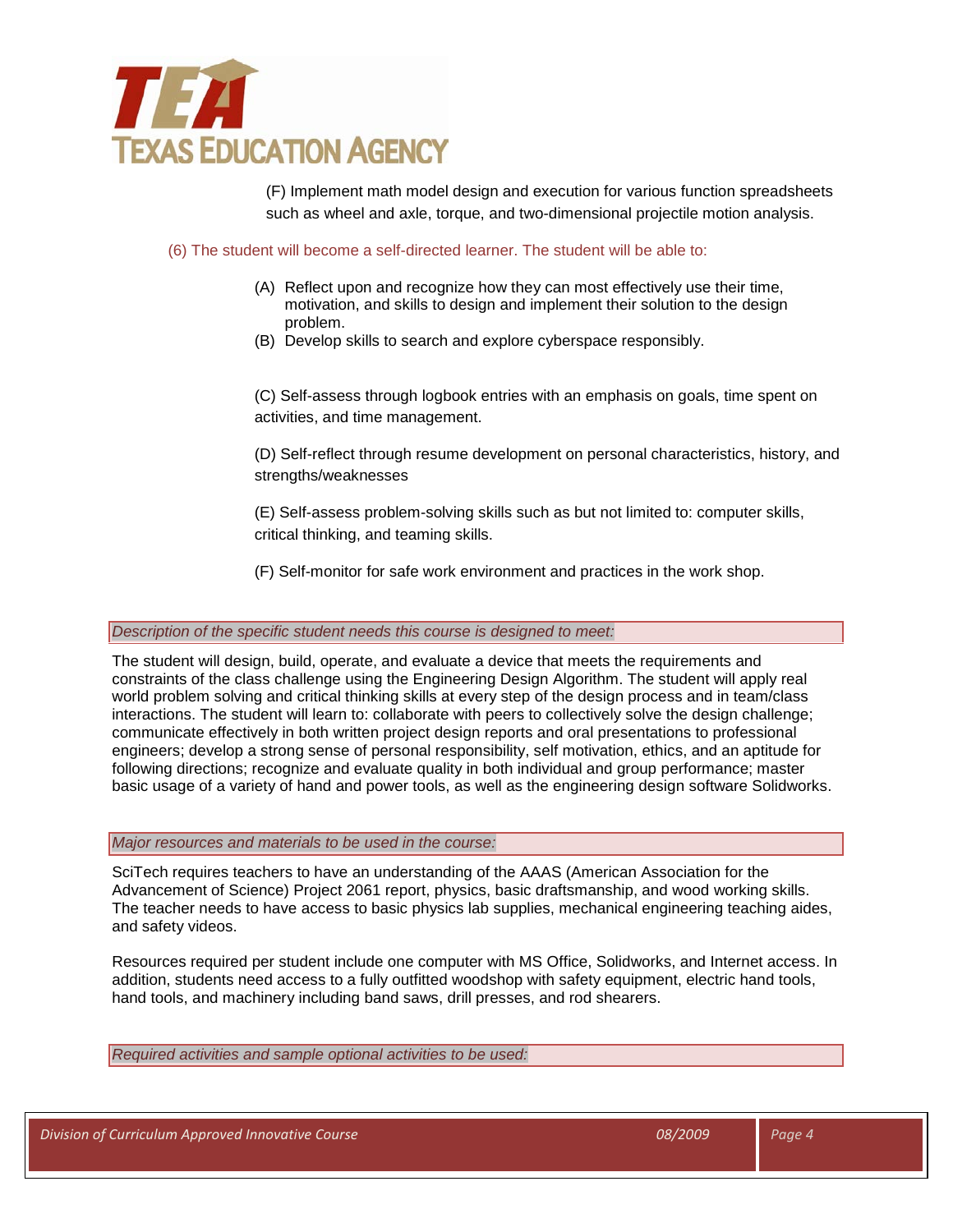

Skills development in physics, technology, problem solving and teaming (3 weeks)

- One day mini design projects
- Drafting and physics instruction
- Various Solidworks, Word, and Excel activities geared to teaching the programs
- Woodshop Safety instruction

Group Design Process

- Brainstorm individual solutions
- Work in groups of 2 to 3 students to create a final design report including design specifications, a bill of materials, energy and mass analyses, orthographic drawings of all parts of their device using Solidworks, Excel, and Word.
- Panel review of design concepts by professional engineers from the community
- Build, test, and analyze design to create a functioning device

# *Methods for evaluating student outcomes:*

SciTech uses several methods of evaluating student outcomes. These include, but are not limited to:

- Student log entries, which include daily entry of the students class notes, student observations of the progress and performance of the development of their prototype, a daily listing of four benchmarks of their progress—First, What did I do learn today in SciTech, and why? Second, What must I prepare or procure to make tomorrow more productive? Third, What percentage of my goals is complete? and Fourth, What factors or people contributed to my success in SciTech today either positively or negatively?
- Safety testing, both written and practical. Oral quizzing about all aspects of the course and a comprehensive end of semester examination.
- Peer and self evaluation at several key junctures in the course allowing the students to evaluate both their own and their team members contributions and performance.
- Direct interpersonal teacher/student interviews on several occasions to evaluate understanding of materials to date a preparedness to move forward.
- Teacher supervision provides opportunities to maintain safe working conditions and an informal observation. Formal observations are made at key junctures (such at the demonstration of the working prototype) and are required for movement to the next step of the project.
- Major student reports evaluate both the ability of the students to work with a group and the groups' performance as a whole.
- Course evaluation meeting where all students are given a chance to evaluate SciTech and offer suggestions for improvement.

### *Teacher Qualifications:*

The teachers for this course must be certified in the area of Physical Science or Composite Science. There must be at least one Career and Technology Education (CTE) teacher on the SciTech teaching team.